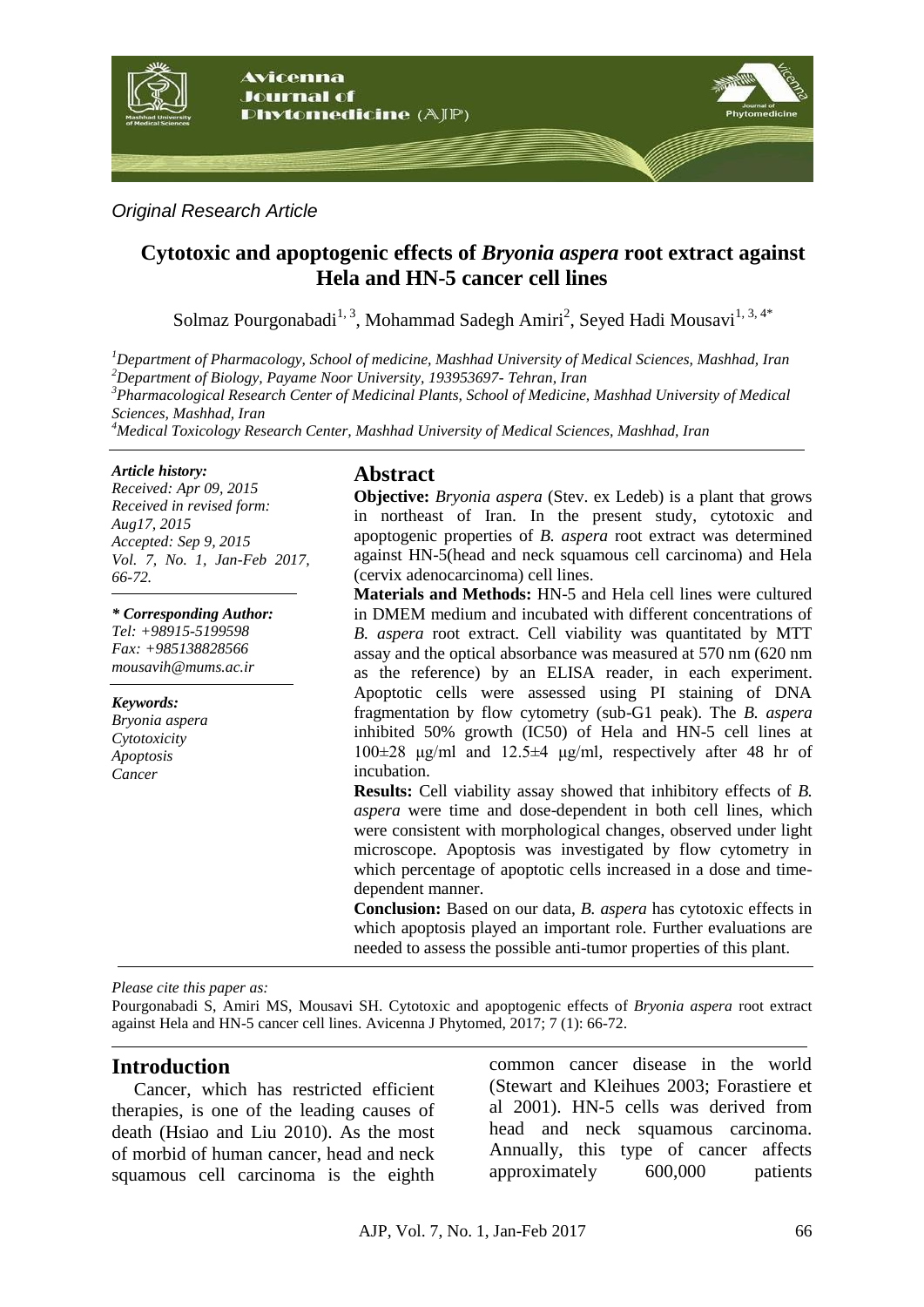worldwide. Standard treatment strategies include surgery, radiotherapy and chemotherapy. For treatment, several chemotherapeutic agents have been used and in 30–40% of patient-chemotherapy regimens have shown positive responses (Forastiere et al 2001; Parkin et al 2002). Worldwide, the second most frequent malignant tumor in women is cervical adenocarcinoma cancer. The cell line was derived from cervical cancer cells taken from Henrietta Lacks, in 1951. Hela cells are human epithelial cells from a fatal cervical carcinoma (Tabrizi et al 2006; Farjadian et al 2003). Considering significant levels of toxicity and drug resistance of current anticancer regimens, development of effective drugs with little or no adverse effects is crucial. Naturally occurring chemicals including plants derivatives provide a source of novel and potent bioactive compounds with minimal side effects (Cooper 2004; Tsao and Zeltzer 2005).

Herbal therapies and natural remedies are utilized all over the world and several drugs have been originated from herbs (Cooper 2004; Cooper 2005).

*Bryonia aspera* Stev. ex Ledeb (Cucurbitaceae family) is native to Iran. This family has anti-inflammatory, antitumor, hepatoprotective, and immunomodulatory activities (Efferth et al 2001; Tsao and Zeltzer 2005). Cucurbit plants were recognized to have significant biological values. Ethnopharmacological information show that roots of *B. aspera* Stev. ex Ledeb, also known as "andaz", have been traditionally used for treatment of gastrointestinal and cardiac diseases and cancer in the Turkmen Sahra region, northeast of Iran (Ghorbani 2005).

Despite of these findings, the role of apoptosis in *B. aspera* induced toxicity has not been understood. Therefore, in this study the cytotoxic and apoptogenic effects of hydro-alcoholic extract of *B. aspera* against HN-5 and Hela cells were studied.

## **Materials and Methods Reagents and Chemicals**

Hela and HN-5 cell lines were obtained from Pasteur Institute (Tehran, Iran). Dulbecco's modified Eagle's Medium (DMEM), Penicillin-streptomycin solution and fetal calf serums (FCS) were purchased from Gibco (Grand Island, USA). The fluorescent probe propidium iodide (PI), sodium citrate, Triton X-100 and 3-(4, 5-dimethylthiazol-2- yl)-2, 5 diphenyl tetrazolium (MTT) were purchased from Sigma (St Louis, MO, USA). Dimethyl sulfoxide (DMSO) was bought from Merck (Darmstadt, Germany).

## **Plant material**

The root of *B. aspera* Steven ex Ledeb. was collected from Tirgan Watershed, Razavi Khorasan Province, Iran. The Voucher specimen (No.21733) was deposited in Dargaz Payame Noor University Herbarium.

## **Preparation of Extract**

*B. aspera* was identified by Pharmacological Research Center of Medicinal Plants. The roots extract was prepared from 20 g of dried and milledroots. The extract was prepared using 90 ml ethanol (70%) by Soxhlet apparatus. After that, the solvent was removed by evaporation at 36-37º C.

### **Cell culture**

Cell lines were kept at 37°C in a humidified atmosphere (90%) containing 5% CO2. Cells were grown in Dulbecco's modified Eagle's medium (DMEM) with 10% fetal bovine serum, 100 U/ml penicillin, and 100 μg/ml streptomycin. Cells were seeded overnight, and then incubated with various concentrations of *B. aspera* root extract (12.5 to 500μg/ml) for 24, 48 and 72 hr. For MTT assay, cells were seeded at  $5\times10^3$  cell/well onto 96well culture plates. For analysis of apoptosis, cells were seeded at  $1\times10^5$ cell/well onto a 24-well plate. For each concentration and time course study, there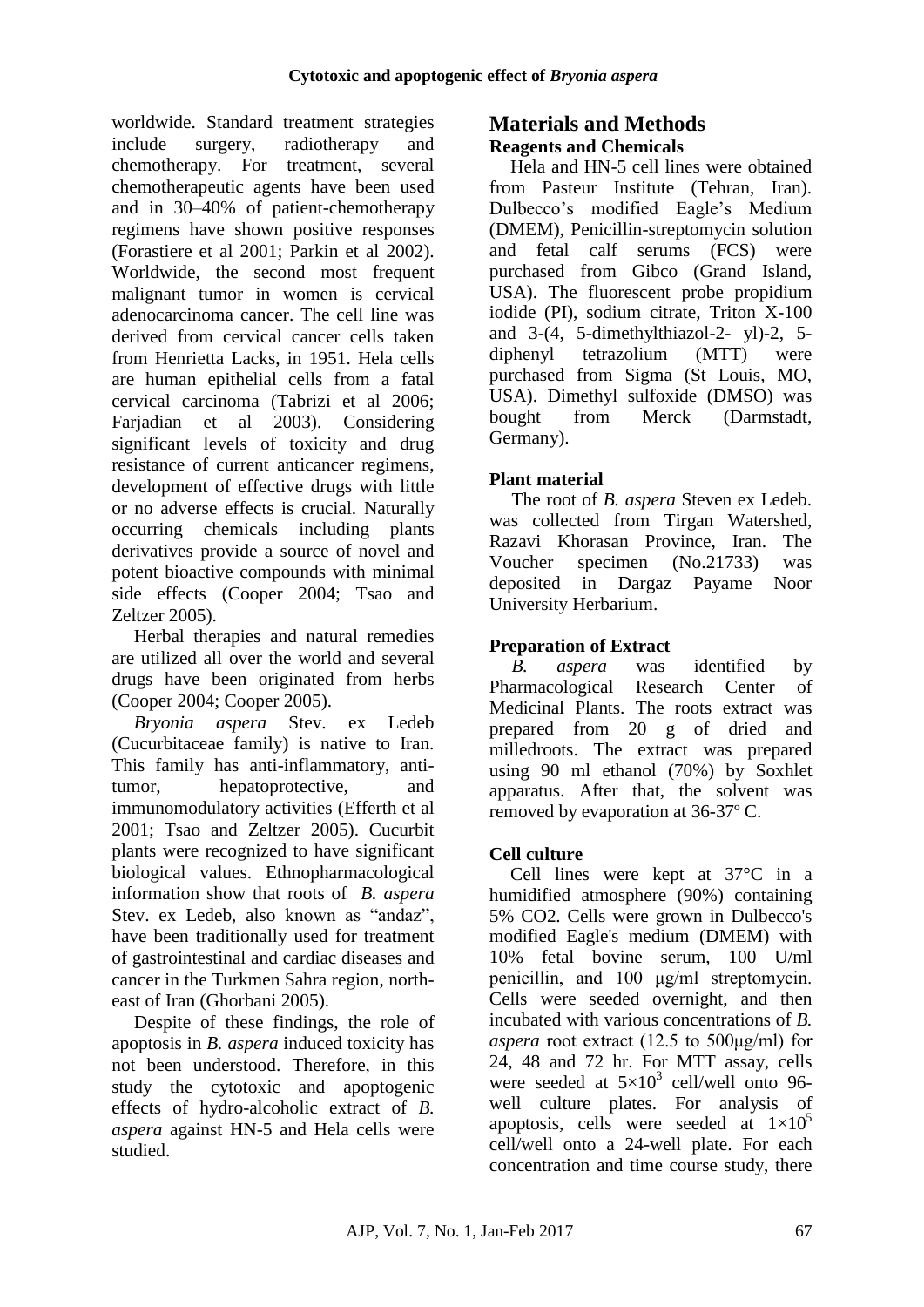was a control sample, which stayed without extract and received the equal volume of medium. All experiments were performed in triplicate.

## **Cell viability**

Cell viability was determined using a modified 3-(4, 5 dimethylthiazol-2-yl)-2, 5-diphenyl tetrazolium (MTT) assay (Mosmann, 1983; Mousavi et al, 2008; Mousavi et al, 2009; Sharifi et al, 2005).

In brief, cells were seeded at  $5\times10^3$ /well onto flat-bottomed 96-well culture plates and allowed to grow for 24 hr followed by treatment with *B. aspera* root extract (12.5 to 500μg/ml). After removing the medium, MTT solution was added to cells (5 mg/ml in PBS) for 3 hr. The absorption was quantitated at 570 nm (620 nm as the reference) using an ELISA reader.

### **Apoptosis**

Apoptotic cells were identified using PI staining (Mousavi et al 2008; Mousavi et al 2009; Sharifi et al 2005; Zhang et al 1999). Briefly, cell lines were cultured overnight in a 24-well plate and treated with *B. aspera* for 48 hr. Floating and adherent cells were cultured and incubated overnight at 4 °C in the dark with 750 μl of a hypotonic buffer (50 μg/ml PI in 0.1% sodium citrate plus 0.1% triton X-100). Then, apoptosis rate was measured by a FACScan flow cytometer (Becton Dickinson).

### **Statistical analysis**

One way analysis of variance (ANOVA) and Bonferroni's *post hoc* were applied for data analysis. All results were expressed as mean $\pm$ SEM and  $p$ <0.05 was considered as statistically significant.

## **Results**

### **Effect of** *B. aspera* **on cell viability**

Hela and HN-5 cell lines were incubated with various concentrations of *B. aspera* root extract (12.5-500 μg/ml) for 24, 48 and 72 hr. Treatment with 50, 100 and 500 µg/ml of *B. aspera* root extract for 24hr, significantly decreased the percentage of viable Hela cells to 82.6±2.8  $(p<0.05)$ , 75.3 $\pm$ 3.6 (p $< 0.01$ ) and 60 $\pm$ 1 (p<0.001), respectively. After 48hr incubation with concentrations of 12.5, 25, 50, 100, and 500 µg/ml of *B. aspera* root extract decreased viability to  $99.7 \pm 4.2$  $(p<0.01)$ , 72.8 $\pm$ 7 (p $<$ 0.01), 72.76 $\pm$ 4.05  $(p<0.001)$ ,  $48.9\pm3.8$  ( $p<0.0001$ ), 16.5±0.04 (p<0.0001), respectively.

After 72 hr of treatment with 12.5, 25, 50, 100 and 500 µg/ml of *B. aspera* root extract, the percentage of viable Hela cells declined to 76.77  $\pm$  0.5 (p<0.05), 78.3  $\pm$ 0.9 (p<0.01),  $58 \pm 3.7$  (p<0.001),  $57.5 \pm 3.1$  $(p<0.001)$  and  $5.1 \pm 0.38$   $(p<0.0001)$ , respectively (Figure 1a).

For HN-5 cell line, 24 hr of treatment with 12.5, 25, 50, 100 and 500 µg/ml of *B. aspera* root extract significantly decreased the percentage of viable cells to 99.6±4.08  $(p<0.0001)$ , 73.6 $\pm$ 1.4 (p $< 0.0001$ ), 68.2 $\pm$ 3.2  $(p<0.0001)$ , 73.2 $\pm$ 0.7 (p $<$ 0.0001) and 63 $\pm$ 1 (p<0.0001), respectively and after 48 hr of incubation, viability decreased to 50±0.8  $(p<0.0001)$ ,  $40.5\pm3.2$   $(p<0.0001)$ ,  $36.4 \pm 1.03$  (p<0.0001),  $40.2 \pm 0.18$  $(p<0.0001)$  and  $29.5\pm1.4$   $(p<0.0001)$ , respectively. After 72 hr treatment with 12.5, 25, 50, 100 and 500 µg/ml of *B. aspera* root extract the percentage of viable cells decreased to 56.8±0.66  $(p<0.0001)$ ,  $11.2\pm0.31$   $(p<0.0001)$ , 7.3 $\pm$ 0.17 (p<0.0001), 8 $\pm$ 0.4 (p<0.0001) and  $5.8 \pm 0.12$  (p<0.0001), respectively, (Figure 1.b).

In normal cells, treatment with 12, 25, 50,100 and 500 µg/ml of *B. aspera* root extract for 24 hr did not decrease the percentage of viable cells. Treatment with 50, 100 and 500 µg/ml of *B. aspera* root extract for 48 hr decreased the percentage of viable cells to  $69.21 \pm 3.38$  ( $p < 0.0001$ ), 64.41 $\pm$ 2.57 (p<0.0001) and 60.21 $\pm$ 1.66 (p<0.0001), respectively. After 72 hr treatment with 25, 50, 100 and 500  $\mu$ g/ml of *B.aspera* root extract the percentage of viable cells decreased to 78.92±7.47  $(p<0.05)$ ,  $42.45\pm2.77$   $(p<0.001)$ ,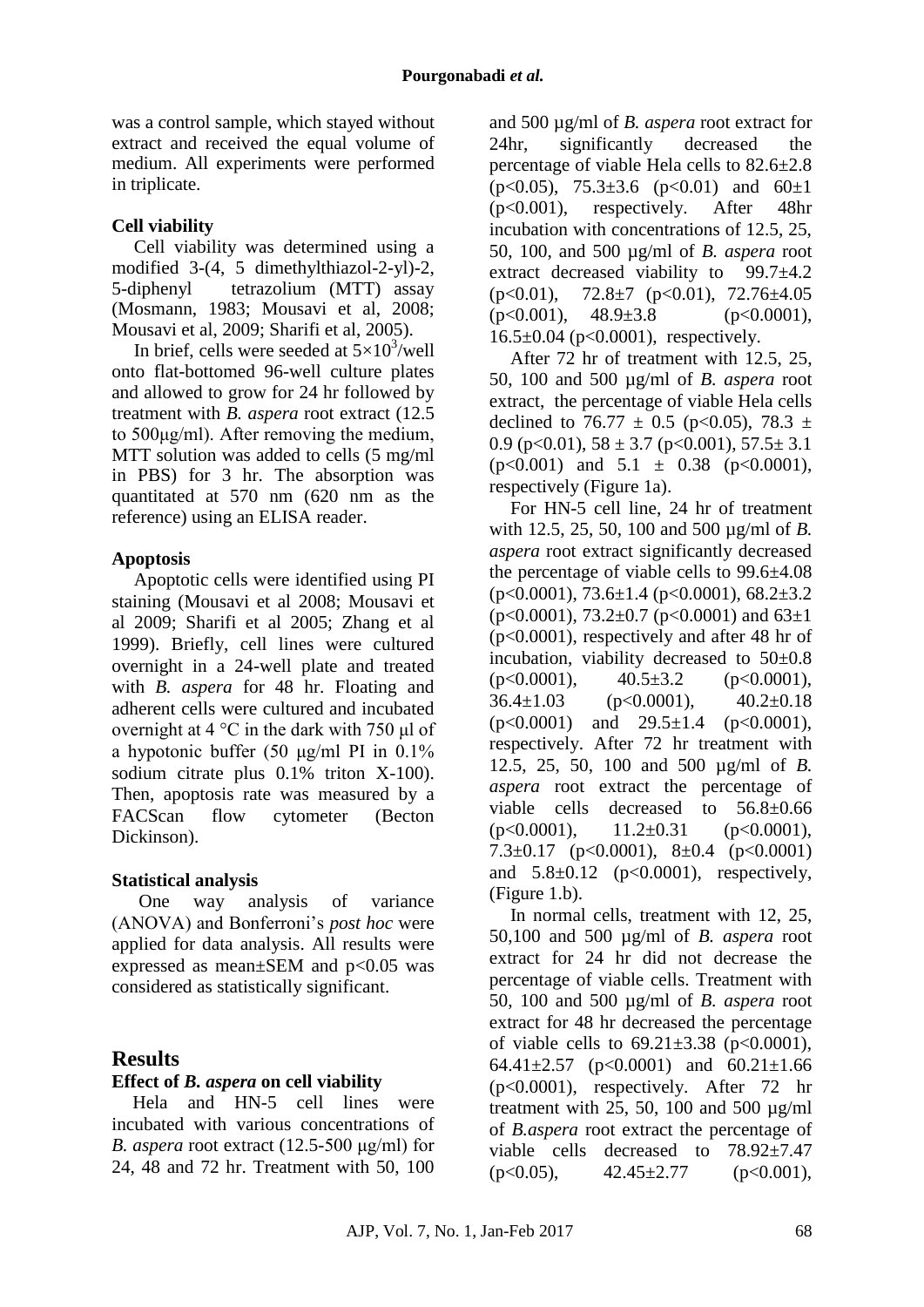40.56±2.28 (p<0.001) and 43.25±0.78  $(p<0.001)$ , respectively (Figure1c).



*Concentrations (µg/ml)*



*Concentrations (µg/ml)*



*Concentrations (µg/ml)*

Figure 1. Effect of hydro-alcoholic *B. aspera* extract on viability of Hela (a), HN-5 (b) cells and normal cells (c). Cells were treated with different concentrations of *B. aspera* root extract for 24, 48 and 72 hr. Viability was quantitated by MTT assay. Results are expressed as mean  $\pm$  SEM (n = 3). The asterisks are indicator of statistical differences obtained separately at different time points as compared to their control values (\*p< 0.05, \*\*p< 0.01, \*\*\*p< 0.001, \*\*\*\*p< 0.0001).

After incubation with *B. aspera* root extract, morphologic changes (reduction in volume and rounding until the nucleus constituted the majority of the cell volume) were observed in Hela cells (Figure 2).

As shown in Figures 1 and 2 *B. aspera* root extract decreased cell viability in Hela and HN-5 cell lines in a concentration and time-dependent manner.



Figure 2. Effect of *B. aspera* (12.5-500µg/ml) on morphological changes in cultured cervix cancer (Hela cells) after incubation. Hela cells were completely damaged and round at 500µg/ml and partly at 100µg/ml. Morphologic changes included reduction in volume and rounding until the nucleus constituted the majority of the cellular volume.

#### **Role of apoptosis**

Sub-G1 peak is one of the reliable biochemical markers of apoptosis. There was a sub-G1 peak in flowcytometry histogram of *B. aspera*-treated but not in control cells indicating apoptotic cell death is involved in *B. aspera*-induced toxicity in Hela and HN-5 cell lines (Figure 3).

The rate of apoptosis induced by *B. aspera* in Hela and HN-5 cells is shown in Table 1.

Table 1. The rate of apoptosis in HN-5 and Hela cells following 48-hr treatment with *B. aspera* root extract.

| Apoptosis%        | Control | 12.5<br>$\mu$ g/ml | 25<br>$\mu$ g/ml | 50<br>$\mu$ g/ml | 100<br>$\mu$ g/ml |
|-------------------|---------|--------------------|------------------|------------------|-------------------|
| Hela cell<br>line | 15.4    | 10.6               | 15.8             | 33.6             | 55.1              |
| HN-5 cell<br>line | 6.5     | 27.6               | 33.4             | 52.9             | 53.4              |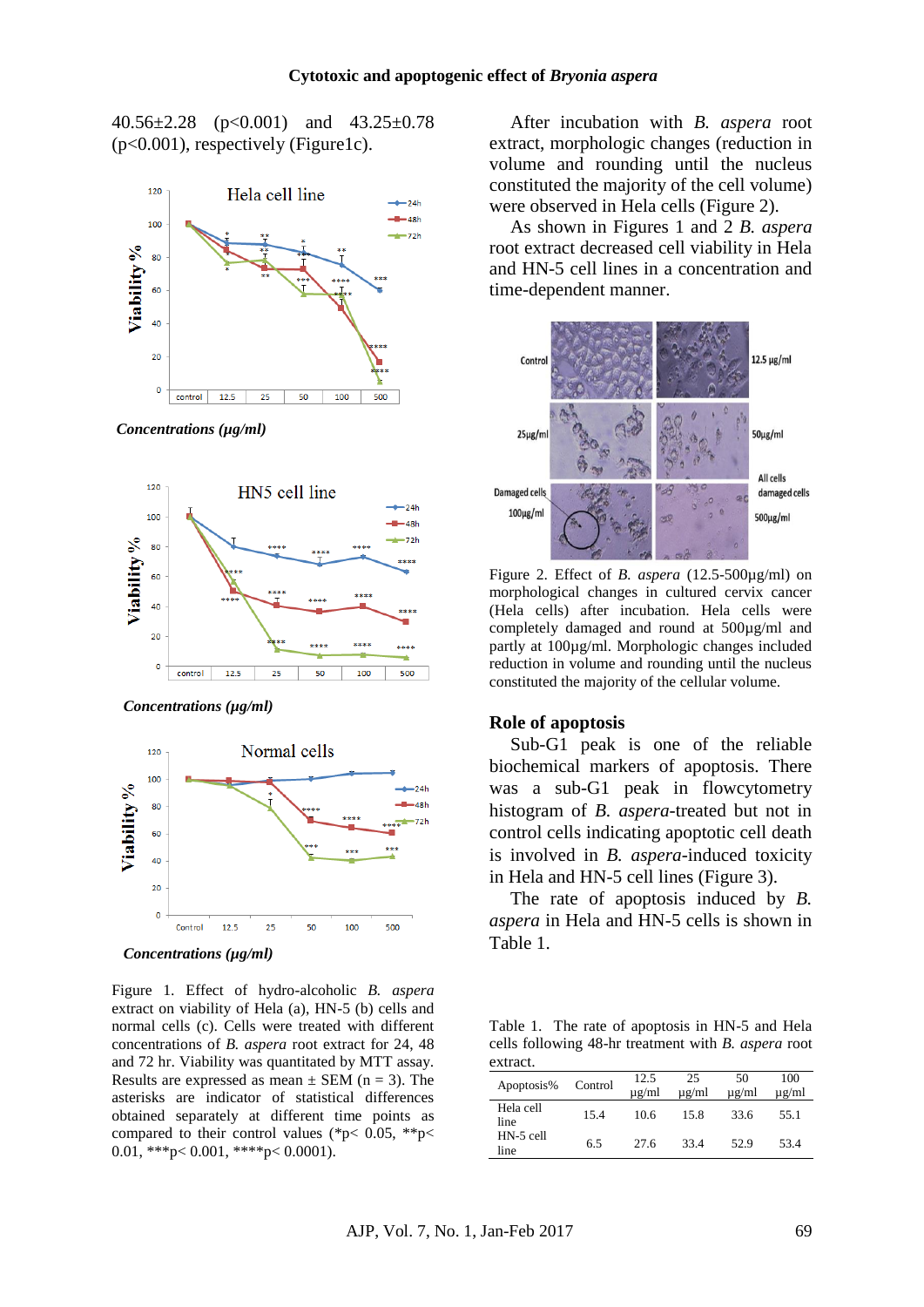

Figure 3. Flowcytometry histograms of apoptosis analysis following PI staining in Hela and HN-5 cell lines. Cells were treated with 12.5-100 μg/mL *B. aspera* root extract for 48 hr. Sub-G1 peak as an indicative of apoptotic cells, was induced in *B. aspera* root extract-treated cells.

#### **Discussion**

Natural products have been utilized to prevent and treat many diseases including cancer, so they are good candidates for the development of anticancer drugs (Song et al, 2005). In vitro cell proliferation inhibition test using MTT viability assay confirmed that hydro-alcoholic root extract of *B. aspera* has cytotoxic activity against Hela and HN-5 cell lines. This data is consistent with previous study in which anti- proliferative effects of this extract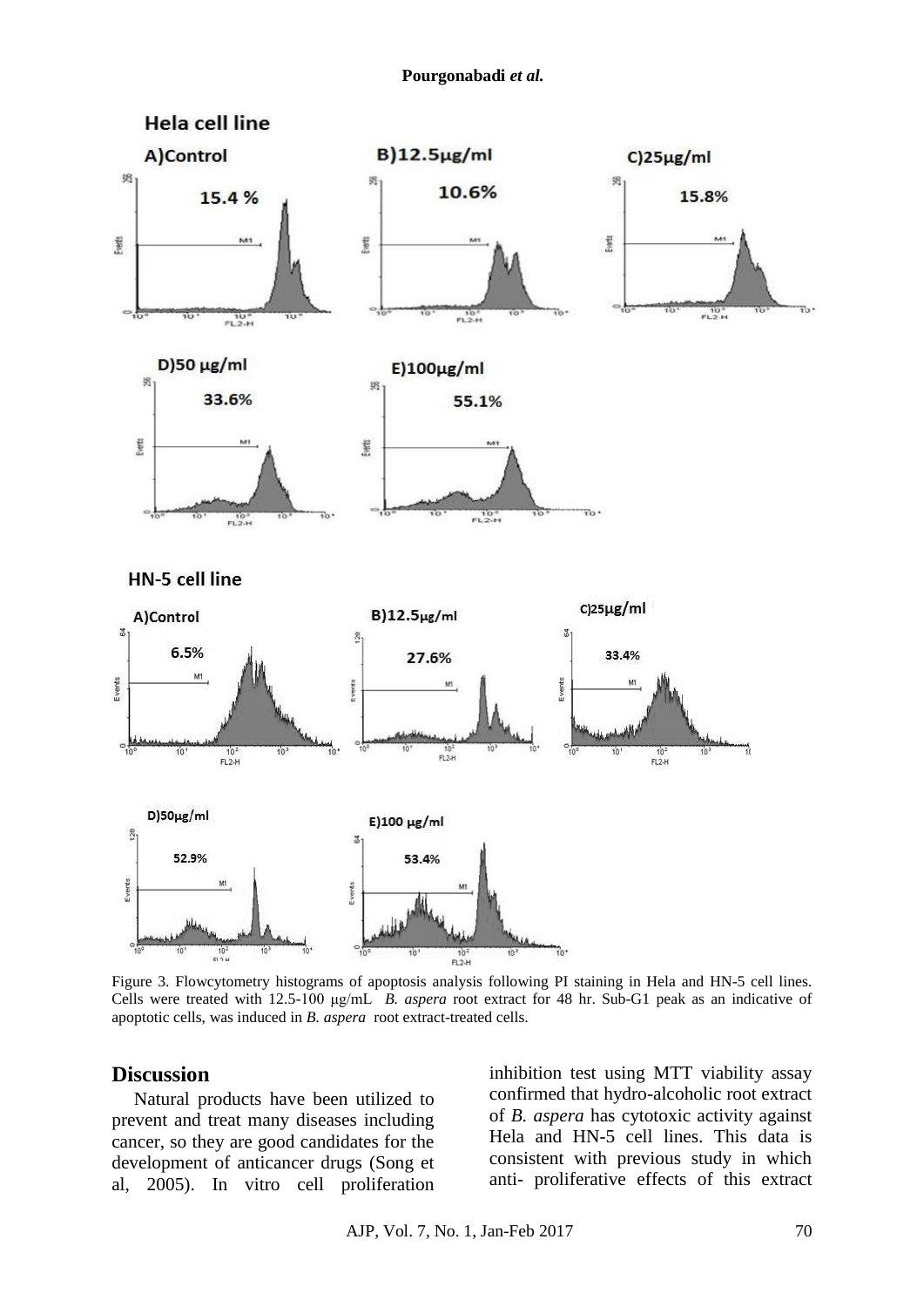were evaluated on MCF-7 (human breast adenocarcinoma), HepG2 (human hepato cellular carcinoma) and WEHI (mouse fibrosarcoma) cell lines (Sahranavard et al, 2010).

Here, the cytotoxic effects of *B. aspera* root extract and the role of apoptosis in this effect were studied for the first time. The results showed *B. aspera*–induced apoptosis was involved in induction of cell death. Apoptosis is a gene-regulated phenomenon, which is induced by many chemotherapeutic agents in cancer treatment (Song et al 2005). It is distinguished by distinct morphological features including chromatin condensation, cell and nuclear shrinkage, membrane blebbing, and oligonucleosomal DNA fragmentation (Hersey and Zhang, 2001). The induction of apoptosis in tumor cells is considered extremely beneficial in cancer therapy as well in the prevention of cancer. A variety of natural substances has been shown to have the ability to induce apoptosis in different types of cancer cells (Green and Reed, 1998).

The present study is the first to reveal cytotoxic effects of *B. aspera* on Hela and HN-5 cell lines in which apoptosis was involved. Further studies are required to determine the mechanisms involved in the cytotoxic activities of HN-5 and Hela cell line. *B. aspera* root extract could be considered as a potential chemotherapeutic agent in cancer treatment after further studies.

### **Acknowledgments**

This study was financially supported (grant No.910855) by Research Affairs of Mashhad University of Medical Sciences, Mashhad, Iran. In addition, the authors would like to appreciate Ms. Aghaee for preparation of *B. aspera* root extract. Also, we are grateful to Mr. Malaeke for his assistance in flow cytometry.

### **Conflict of interest**

The authors declare that there are no conflicts of interest.

# **References**

- Cooper EL. 2004. Drug discovery, CAM and natural products. Evid Based Complement Alternat Med, 3: 215.
- Coope EL. 2005. CAM, eCAM, bioprospecting: the 21st century pyramid. Evid Based Complement Alternat Med, 2: 125-127.
- Efferth T, Dunstan H, Sauerbrey A, Miyachi H, Chitambar CR. 2001. The anti-malarial artesunate is also active against cancer. Int J Oncol, 18: 767-773.
- Farjadian S, Asadi E, Doroudchi M, Dehaghani A, SamsamiTabei, SZ, Kumar, VP, Ghaderi A. 2003. High risk HPV types in southern Iranian patients with cervical cancer. Pathol Oncol Res, 9: 121- 125.
- Forastiere A, Koch W, Trotti A, Sidransky D. 2001.Head and neck cancer. N Engl J Med, 345: 1890-1900.
- Ghorbani A. 2005. Studies on pharmaceutical ethnobotany in the region of Turkmen Sahra, north of Iran :( Part 1): General results. J Ethnopharmacol, 102: 58-68.
- Green DR, Reed JC. 1998. Mitochondria and apoptosis. Science, 281: 1309–1312.
- Hersey P, Zhang XD. 2001. How melanoma cells evade trail-induced apoptosis. Nat Rev Cancer, 1: 142-150.
- Hsiao WL, Liu L. 2010. The role of traditional Chinese herbal medicines in cancer therapy–from TCM theory to mechanistic insights. Planta Med, 76: 1118-1131.
- Mosmann T. 1983. Rapid colorimetric assay for cellular growth and survival: application to proliferation and cytotoxicity assays. J Immunol Methods, 65: 55-63.
- Mousavi SH, Tavakkol Afsharic J. Brook A. 2008. Study of cytotoxic effects of saffron in MCF-7 Cells. IJPR, 4: 261-268.
- Mousavi SH, Tavakkol-Afshari J, Brook A, Jafari-Anarkooli I .2009. Direct toxicity of Rose Bengal in MCF-7 cell line: role of apoptosis. Food Chem Toxicol, 47: 855- 859.
- Parkin DM, Bray F, Ferlay J, Pisani P. 2005.Global cancer statistics, 2002. CA Cancer J Clin, 55: 74-108.
- Sahranavard S, Naghibi F, Ghffari S. 2012. Cytotoxic activity of extracts and pure compounds of Bryonia aspera. Int J Pharm Pharmaceut Sci, 4: 541-543.